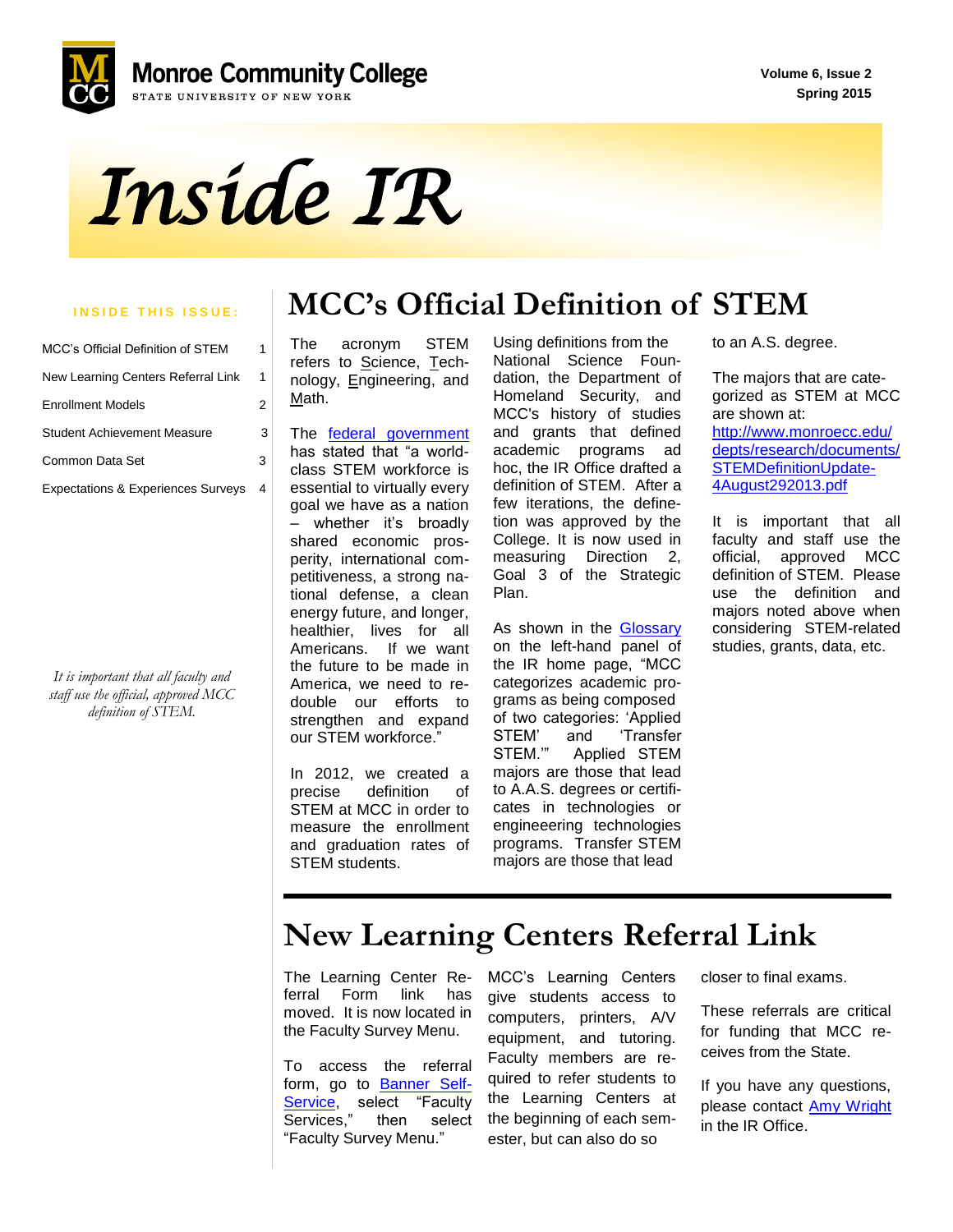**Enrollment Models: Where's the Crystal Ball?**

In a previous [issue of](http://www.monroecc.edu/depts/research/documents/spring2012irnewsletter.pdf)  *[Inside IR](http://www.monroecc.edu/depts/research/documents/spring2012irnewsletter.pdf)*, we noted that a new enrollment model was being added to IR's enrollment projection tool box: the relationship between Monroe County's December unemployment rate and the projected size of County high school graduating classes. We also mentioned that this was one of five models used for enrollment planning. In the current issue of *Inside IR*, we describe the other four models.

1. **Age Yield Model** In this model, we analyze the trends of students age 17 through 65, and produce a yield model by age group based on MCC's fall census. Age group projections from the U.S. Census Bureau and the Cornell Program on Applied Demographics are used, and a moving average of the age yields are applied. This projects MCC's census head-

counts. We then convert the headcounts to annual FTEs.

2. **Student Type Model** In this model, we apply trend analyses to MCC's categories of students: Continuing, Returning, First-Time, Transfer, and High School. First-Time students are partitioned into two sub-groups (i.e., recent and non-recent high school graduates), then projections of recent high school graduates are utilized and an average yield applied. This model also projects MCC's fall census headcounts, but uses a moving average of credit hours to headcount to convert to annual FTEs.

3. **Double Exponential Smoothing Time Series Model** In this model, we apply the statistical technique "time series" to annual FTEs. The model used is double exponential smoothing, and produces a, mean average percenttage error of 3%.

4. **Simulation via Bootstrapping** In this model, we create a set of values from the above models and do 100,000 simulations. This produces a sampling distribution of average annual FTEs, and allows us to produce probability estimate of ranges for the average annual FTEs.

The five models produce five different projections for the next five years. The projections are then reviewed by the Enrollment Committee, which meets twice per year. First, it meets in December for initial estimates budget testing. Then it meets again in late March or early April to finalize new information from the models or other information/considerations that exist outside them.

Figure 1 shows the initial projections IR made in December 2014.

**Figure 1. Five-Year Enrollment Models: First Iteration**



*Figure 2 shows how starting with the* 

*knowledge of annual FTEs informs us of three-quarters of our revenues.* 

### **Figure 2. Revenue Sources**

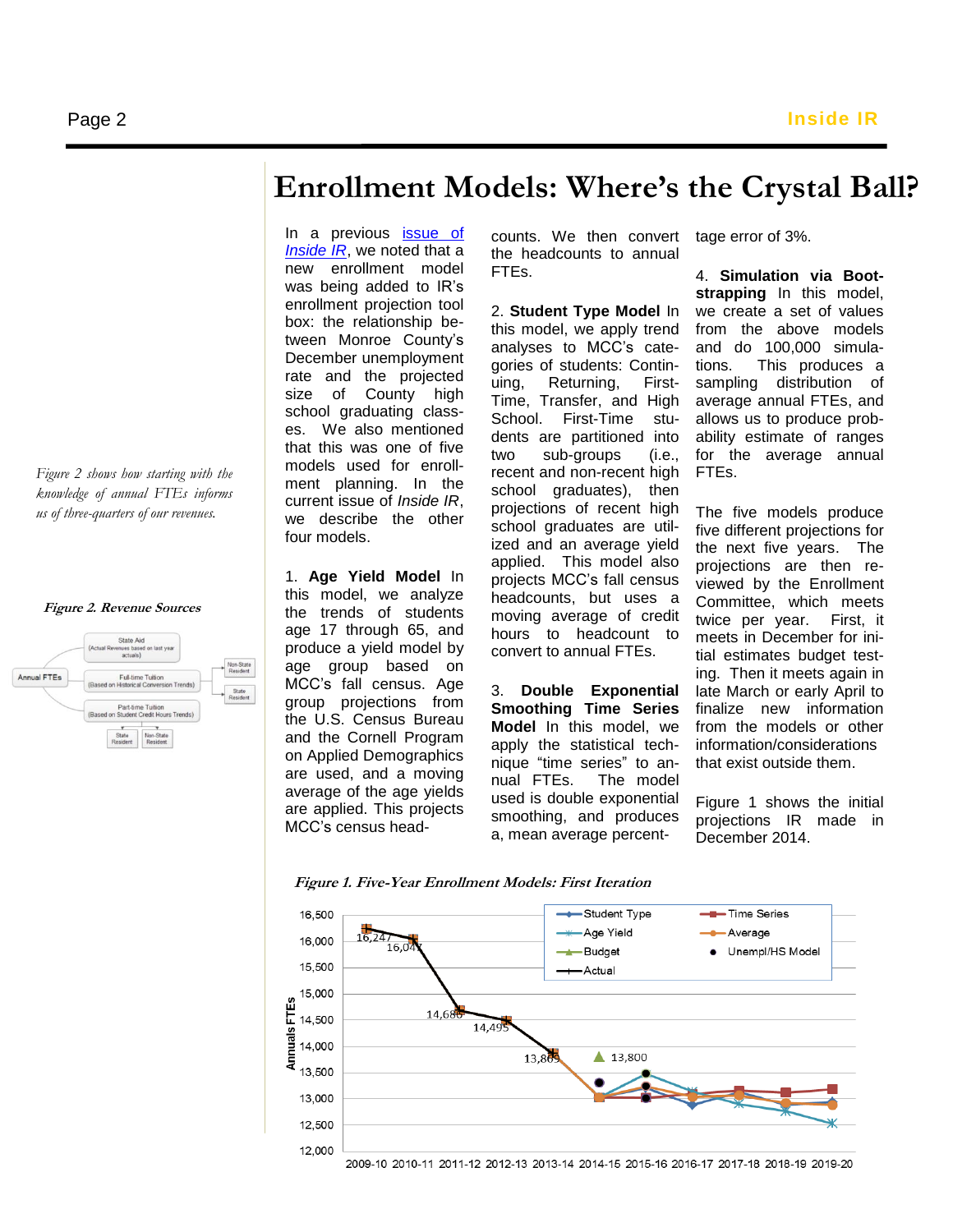# **Student Achievement Measure ("SAM")**

In the *[fall issue of Inside](http://www.monroecc.edu/depts/research/documents/Fall2014InsideIRNewsletter.pdf)  [IR](http://www.monroecc.edu/depts/research/documents/Fall2014InsideIRNewsletter.pdf)*, we described the Voluntary Framework of Accountability ("VFA") project MCC participates in. Recently, MCC took part in another project, the Student Achievement Measure ("SAM"), which is based in part on the VFA.

SAM is a summary of student outcomes, but is different than the Integrated Postsecondary Educational Data System ("IPEDS") reporting required by the federal government. This is due to the difference in the methodologies each mandates, shown in Table 1.

As shown in Table 2, the SAM graduation rate for the fall 2007 first-time, fulltime MCC cohort was 44%, in contrast to the 23% graduation rate we reported for IPEDS. The difference in rates was due to the fact that the SAM cohort was composed not just of first-time, full-time students who started in fall 2007, but was restricted to those who had earned 12 or more credits within their first two years at MCC. In addition, the SAM rate was based on students' status six years after first enrollment while the IPEDS rate was based on three.

### **Table 2.. Graduation Rate of MCC's Fall 2007 Cohort**

| <b>Using SAM</b> |  | <b>Using IPEDS</b> |
|------------------|--|--------------------|
| Methodology      |  | Methodology        |
| 44%              |  | 23%                |
| within 6 years   |  | within 3 years     |
| $N = 3.256$      |  | $N = 3.744$        |

*You can look up all of the institutions who participate in SAM at [http://www.studentachievementmeasure](http://www.studentachievementmeasure.org/participants/) [.org/participants/.](http://www.studentachievementmeasure.org/participants/) Currently, 10 of the 30 SUNY community colleges participate.*

**Table 1. SAM and IPEDS Methodology Comparison** 

| Category              | <b>SAM Methodology</b>                 | <b>IPEDS Methodology</b>              |
|-----------------------|----------------------------------------|---------------------------------------|
| <b>Student Cohort</b> | Fall, first-time & transfer students   | Fall, first-time students seeking a   |
|                       | seeking a degree or certificate        | degree or certificate                 |
|                       | Must have earned:                      |                                       |
| Student               | • A HS diploma or equivalent           | Must have been admitted into an       |
| Qualifications        | • 12 or more credits at the college by | academic program at the college       |
|                       | the end of one's second year           |                                       |
| Analyses re:          | Data on full-time & part-time students | Only full-time students' data is used |
| Credit Load           | is disaggregated                       |                                       |
| Outcome Period        | 6 years                                | 3 years                               |
| Outcome               | Graduation from, enrollment at, or     | Graduation from or transfer out of    |
| Measures              | transfer out of the institution        | the institution                       |
|                       |                                        |                                       |

# **The Common Data Set**

*tive*, a "collaborative effort [Board,](https://www.collegeboard.org/) *[Peterson's Guide](http://www.petersons.com/)*, Each year, the IR Office completes a spreadsheet template called the Common Data Set ("CDS"). It was developed by the [Common Data Set Initia](http://www.commondataset.org/)among data providers in the higher education community and publishers as represented by the [College](https://www.collegeboard.org/)  and *[U.S. News & World](http://www.usnews.com/)  [Report](http://www.usnews.com/)*."

al data is standardized through the Common Data Set. Institutions must report data on enrollment, retention, graduation, tuition costs, institutional policies, and related facts such as the number of campuses a college has and whether it provides residence halls.

By completing the CDS template, IR is able to organize MCC's data in a uniform way, then share it with publications such as

*Peterson's Guide*, *the College Board*, and *[Winter](http://www.wintergreenorchardhouse.com/)[green Orchard House](http://www.wintergreenorchardhouse.com/)*. These publications then disseminate the data to prospective students and other colleges.

From time to time, IR may ask your office for information to complete the CDS. Please take a few minutes to do so in order to help us provide accurate, complete and current information to these publications.

*If you would like a copy of the Common Data Set, email [Andrew](mailto:awelsh4@monroecc.edu)  [Welsh](mailto:awelsh4@monroecc.edu) in the IR Office.*

The reporting of institution-